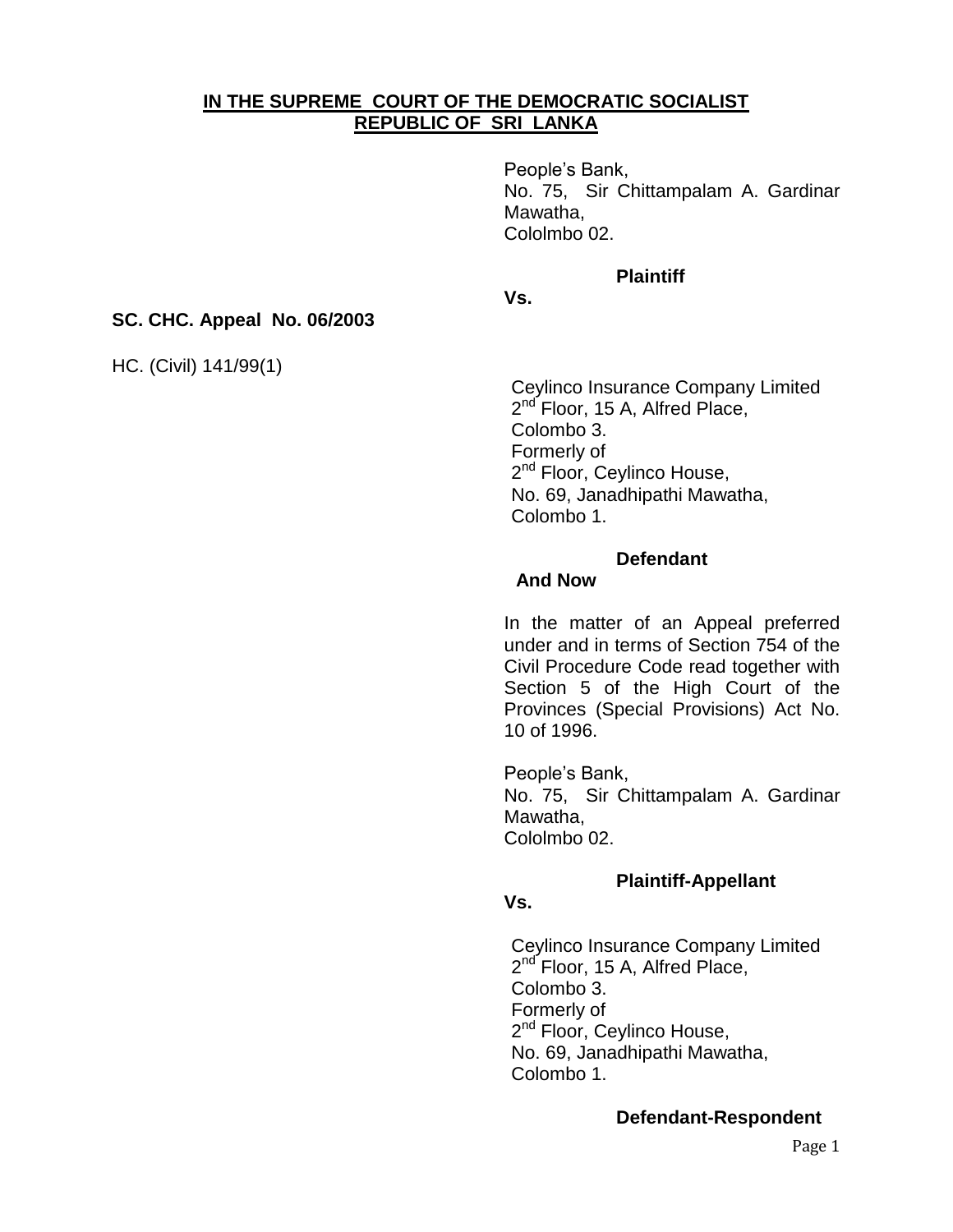# **SC. CHC. Appeal No. 06/2003**

| <b>BEFORE</b>     | ÷ | Eva Wanasundera, PC. Acting CJ.                                                 |
|-------------------|---|---------------------------------------------------------------------------------|
|                   |   | Upaly Abeyrathne, J. &                                                          |
|                   |   | Anil Gooneratne, J.                                                             |
| <b>COUNSEL</b>    | ÷ | Kushan D' Alwis PC, with Ayendra Wickramasekera for the<br>Plaintiff-Appellant. |
|                   |   | K. Kanag-Iswaran, PC. with L. Jeyakumar for the Defendant-<br>Respondent.       |
| <b>ARGUED ON</b>  | ÷ | 16.10.2015                                                                      |
| <b>DECIDED ON</b> | ÷ | 11.02.2016                                                                      |
|                   |   | * * * * * *                                                                     |

# **Eva Wanasundera, PC.J.**

This is an appeal preferred under and in terms of Section 754 of the Civil Procedure Code read together with Section 5 of the High Court of the Provinces (Special Provinces) Act No. 10 of 1996.

The High Court (Civil) of the Western Province holden in Colombo (hereinafter referred to as the Commercial High Court of Colombo) heard and decided this case under Case No. HC (Civil) 141/99(1) The judgment was delivered on 10.10.2002 dismissing the plaint with costs. The Plaintiff has appealed to this Court by way of the Petition of Appeal dated 04.12.2002 praying to set aside the judgment of the Commercial High Court dated 10.10.2002 and enter judgment in favour of the Plaintiff-Appellant in a sum of Rs.69,508,854/- with legal interest from the date of the plaint until the date of the decree and thereafter further interest on the aggregate amount until payment in full with costs of suit.

The facts pertinent to this case are very important. In summary I wish to lay down the facts as follows: An International Company by the name "BAT International" entered into a contract with the Road Development Authority of Sri Lanka (hereinafter referred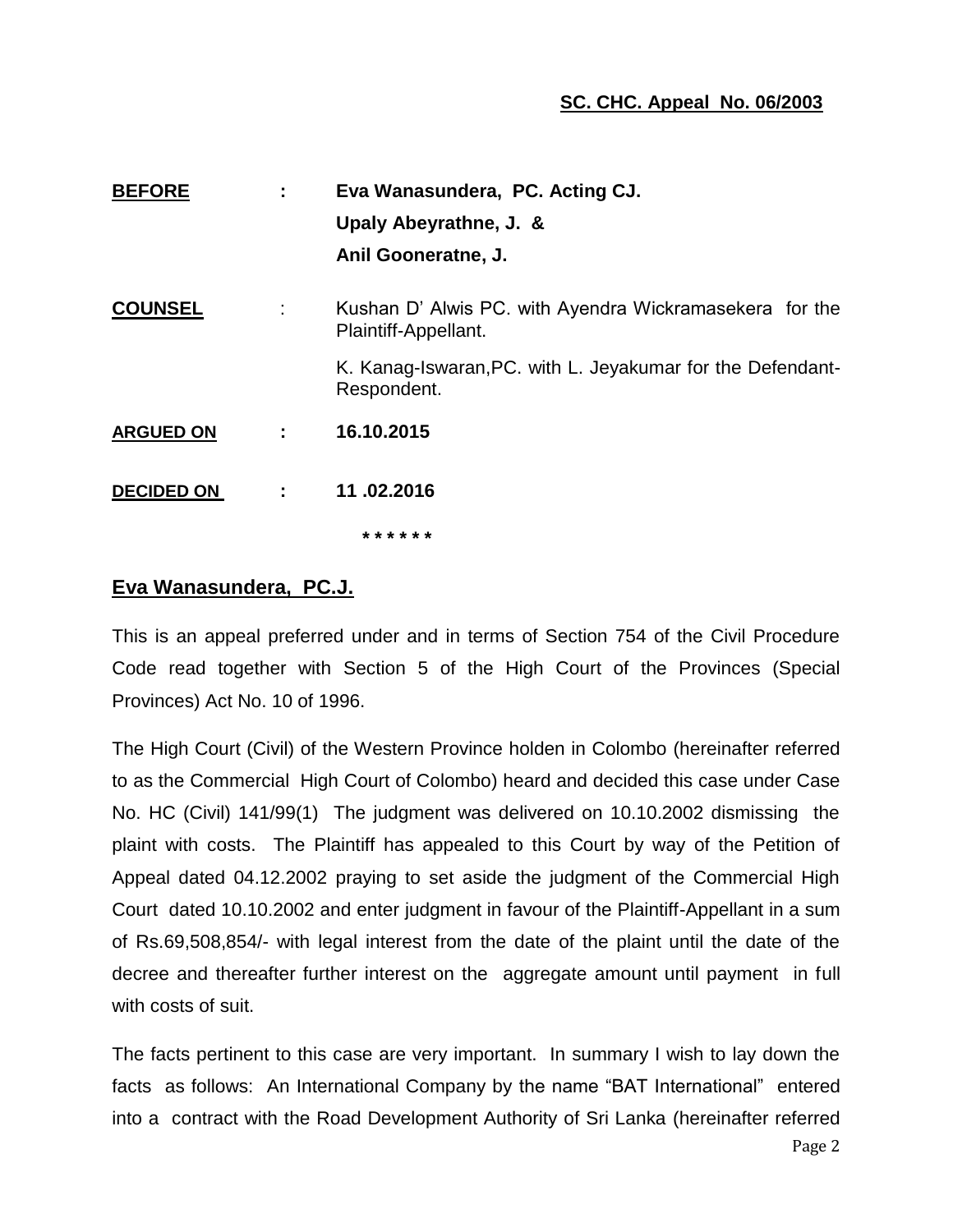to as "RDA") to do the work regarding road rehabilitation, under contract No. "WB. 3/3- Road Works" with the heading "Rehabilitation and Maintenance of the Third Road Project;" Under this contract, the RDA made an advance payment of Rs.69,508,854/- to the said BAT International. In this contract there was a clause, which required the contractor to furnish to RDA an advance payment Guarantee from **a recognized financial institution of Sri Lanka.** It is under Clause 60.7 that the contractor BAT International requested the Peoples" Bank, the Plaintiff-Appellant to issue an Advance Payment Guarantee in favour of RDA, in a sum of Rs.69,508,854/-. The Peoples" Bank issued the same on 19.02.1996 under Advance Payment Guarantee No. 1001/96. At the request of the Contractor BAT International, the said Guarantee was duly extended from time to time until 25.03.1998. I observe that this Advance Guarantee Bond 1001/96 was issued by the Peoples" Bank because in the contract "WB. 3/3- Road Works", RDA demanded from contractor BAT International that the guarantee should be made by a **recognized financial institution of Sri Lanka**, which they did by having identified the Peoples' bank as a recognized Financial Institution in Sri Lanka.

In turn, as the usual practice in Commercial transactions are such, the Peoples" Bank (Plaintiff- Appellant) directed the contractor, BAT International, to enter into a **Counter-Indemnity /Guarantee Bond to the same value** with another recognized financial/Insurance institution in Sri Lanka for the **purpose of indemnifying** the Peoples" Bank (Plaintiff-Appellant) for the said sum of money. The Counter- Indemnity Guarantee Bond was taken for the sole purpose of "indemnifying the Peoples" Bank for Rs.69,508,854/- **in the event** of the Peoples" Bank being called upon to pay on the Advance Payment Guarantee when the BAT International fails to do the work and thereafter to reimburse the Peoples" Bank the said sum of money paid on the Guarantee Bond 1001/96. It is simply understood, if I may say, that when BAT International does not comply with the terms of the contract with RDA, RDA can encash the guarantee bond for Rs.69,508,854/- and recover what is due to RDA. Then Peoples" Bank can turn to the Counter-Indemnity/Guarantee Bond and get reimbursed.

So, BAT International decided to get the Counter-Indemnity/Guarantee Bond from Ceylinco Insurance Company Ltd. and the Counter-Indemnity/Guarantee Bond No. COAB/805 was entered into between BAT International and Ceylinco Insurance Co. Ltd.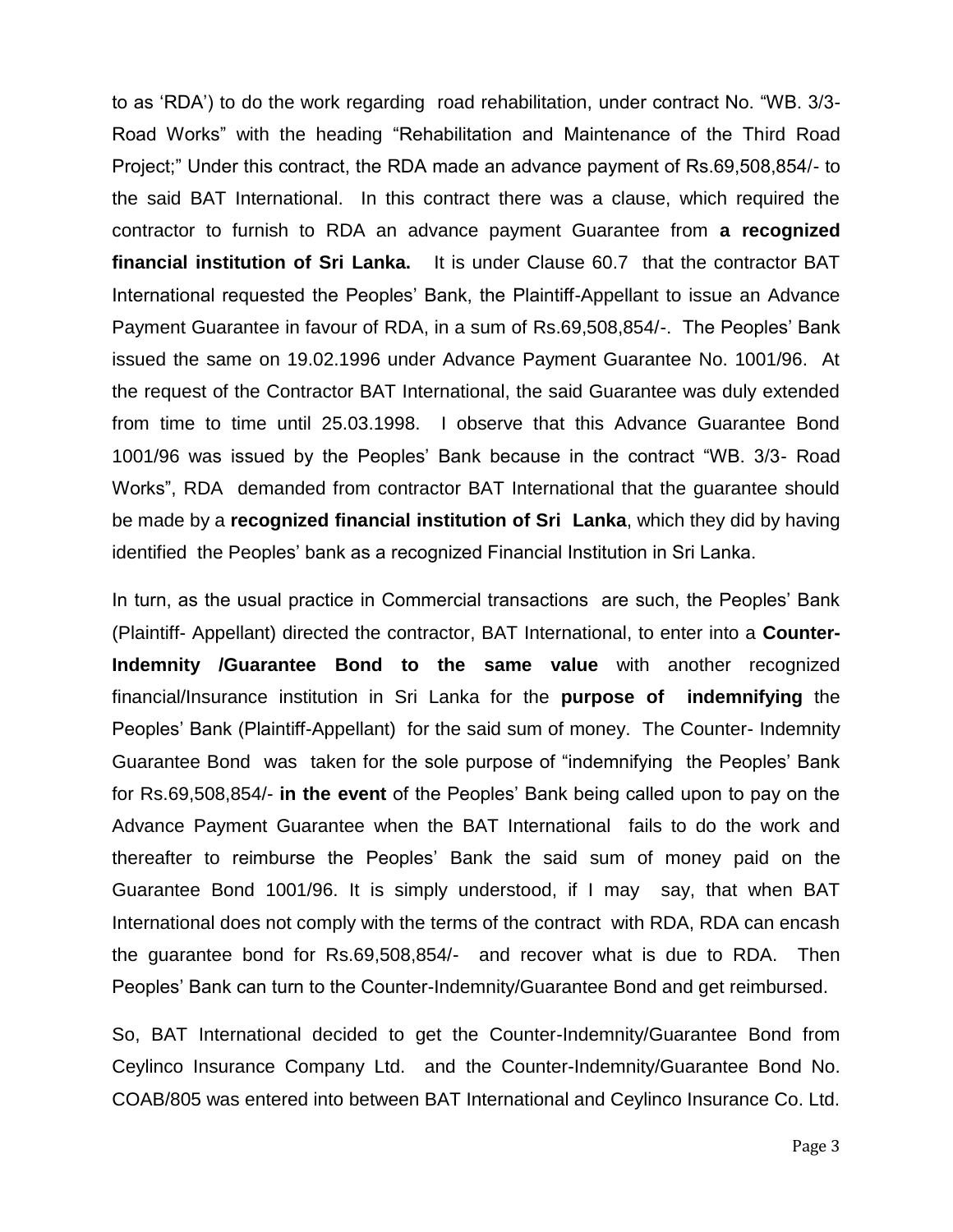on 16.02.1996 for Rs.69,508,854/-. It"s validity was extended, at the request of BAT International till 16.04.1998.

Then, BAT International had defaulted on the contract. RDA on 18.3.1998 demanded payment of Rs.69,508,854/- from Peoples" Bank in compliance with the Guarantee Bond No. 1001/96. However, BAT International instituted action in the Commercial High Court in case No. HC Civil 50/98(1) against Peoples" Bank and at the commencement obtained an enjoining order restraining Peoples" Bank from paying any money to RDA on the Guarantee Bond 1001/96. The end of that case was an order dated 10.05.1999 refusing to grant the BAT International an interim injunction and BAT International thereafter withdrew the action. As a result, Peoples' Bank could act legally and correctly in compliance with Guarantee Bond 1001/96. So, the Peoples' Bank on 25.05.1999 paid to the RDA the said sum of money Rs.69,508,854/-. Before this commenced, the Peoples" Bank, acting on the Counter- Guarantee Bond No. COAB/805, demanded from the Ceylinco Insurance Co. Ltd. on 18.03.1998 the sum of Rs.69,508,854/-. But due to the case filed by BAT International as aforesaid and due to the enjoining order, Peoples" Bank could not pay the money legally and correctly which was due to the RDA. At the end of the case, Peoples" Bank correctly paid the money to RDA on 25.05.1999.

I observe that BAT International tried to stop RDA claiming the money from Peoples" Bank by filing a case in which it failed. BAT International knew that if it had failed to perform correctly on the contract, as a result, the money advanced by RDA to BAT International for work to be done, had to go back to RDA on the 1<sup>st</sup> Guarantee Bond with the Peoples" Bank. The Peoples" Bank paid the money to RDA on behalf of BAT International.

Thereafter the Peoples" Bank in turn made a demand on Ceylinco Insurance Co. Ltd. on the Counter-Indemnity/Guarantee Bond No. COAB/805 on 14.06.1999. Ceylinco Insurance Co. Ltd. denied liability on the said bond on 01.07.1999. Then the Peoples" Bank filed action in the Commercial High Court against Ceylinco Insurance Co. Ltd. under HC. Civil No. 141/99(1) on 07.12.1999.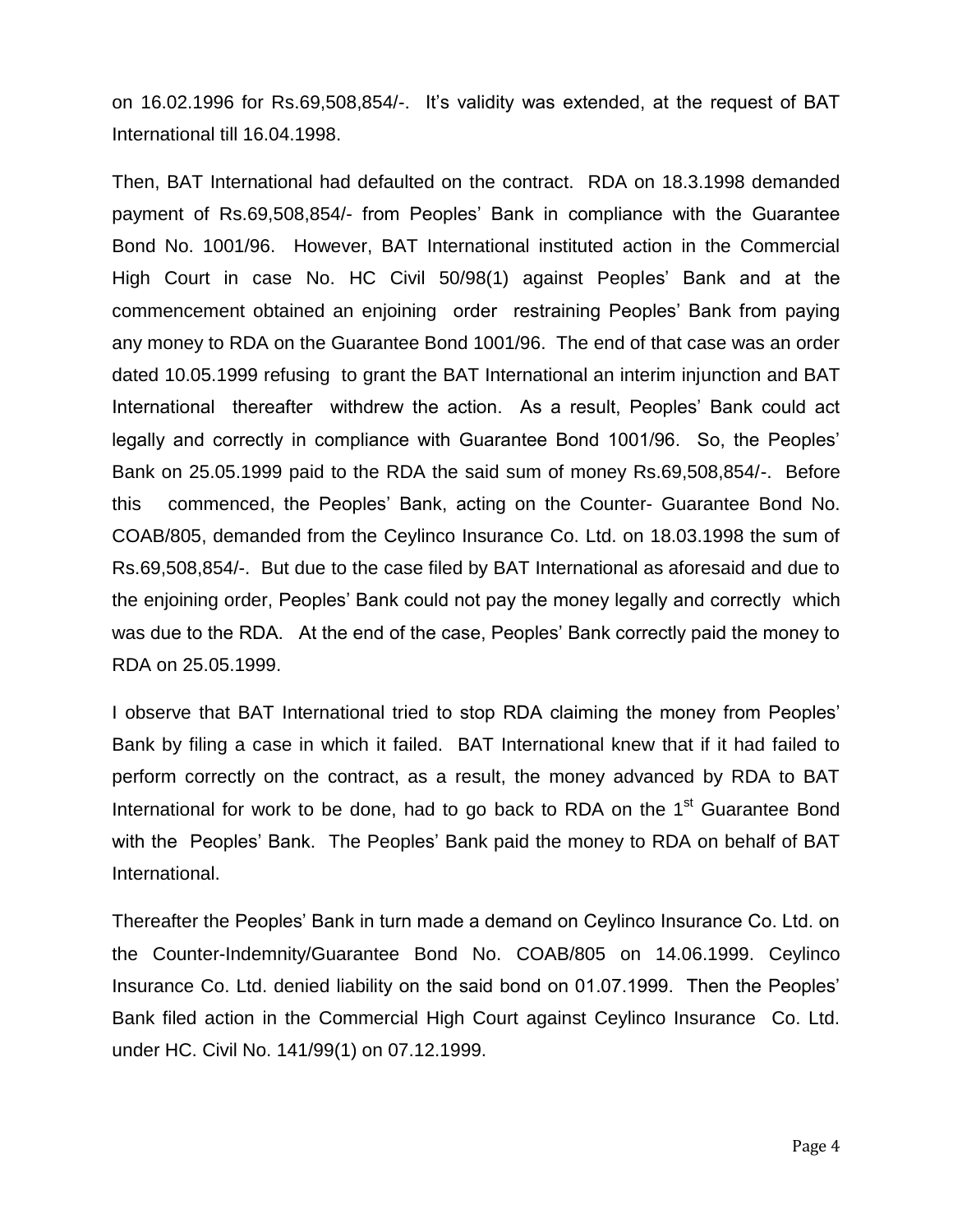The trial was taken up on 14 issues;  $1<sup>st</sup>$  to 11<sup>th</sup> were raised by the Plaintiff-Appellant, Peoples' Bank and  $12<sup>th</sup>$  to  $14<sup>th</sup>$  were raised by the Defendant-Respondent, Ceylinco Insurance Co. Ltd. The Learned High Court Judge delivered judgment on 10.10.2002. I have gone through the whole judgment. The Learned High Court Judge has considered only one document P3 which he has highlighted and read as the subject matter, of this case. He has set aside the document P4 stating that "it has nothing to do with P3", quoting the evidence given by the only witness of the Plaintiff, Peoples" Bank. He seems to have taken P3 on its face value only. He has not looked at it as what it really is, or how it has come into being or why such a document was signed by the parties, etc. which the Plaintiff had tried hard to point out by having marked 20 documents, P1 to P20. The Defendant, Ceylinco Insurance had not called any witnesses.

Document P3, is a document the Ceylinco Insurance Co. Ltd. (Defendant-Respondent) has issued to the Peoples' Bank (Plaintiff-Appellant). It is a printed form where blanks are filled in type-written letters. In the  $1<sup>st</sup>$  paragraph of this document, the name of the contractor is mentioned as "BAT International" correctly. The number being COAB/805 indicates that it is a "Counter-Advance Guarantee-Bond" and not a normal Advance Guarantee Bond. I observe that it refers to a contract. Both parties were aware of this contract which was signed between the BAT International and the Road Development Authority. The employer was RDA and the contractor was BAT International. Yet, I believe this form which is a printed form, not quite suitable for Counter Advance Indemnity/Guarantee Bonds had wrongly placed the word "Employer" within brackets after "Peoples" Bank, Corporate Branch, Colombo". It has created a seemingly absurd situation. This bond was issued to be valid from 16.02.96 to 16.2.98. It was twice extended by P5 and P9 which amply demonstrates and confirms that P3 is a Counter Indemnity Advance Guarantee Bond between Ceylinco Insurance Co. Ltd. and the Peoples" Bank. I hold that P3 should have been read with P4, P5 and P9 to feel the meaning properly.

The Defendant Ceylinco Insurance Co. Ltd. had made out a case to say that P3 is a "contract" by itself and because the Peoples" Bank had not directly paid any money to the Ceylinco Insurance Co. Ltd. according to this document, P3, the Peoples" Bank cannot claim any money due to it from the Ceylinco Insurance Co. Ltd.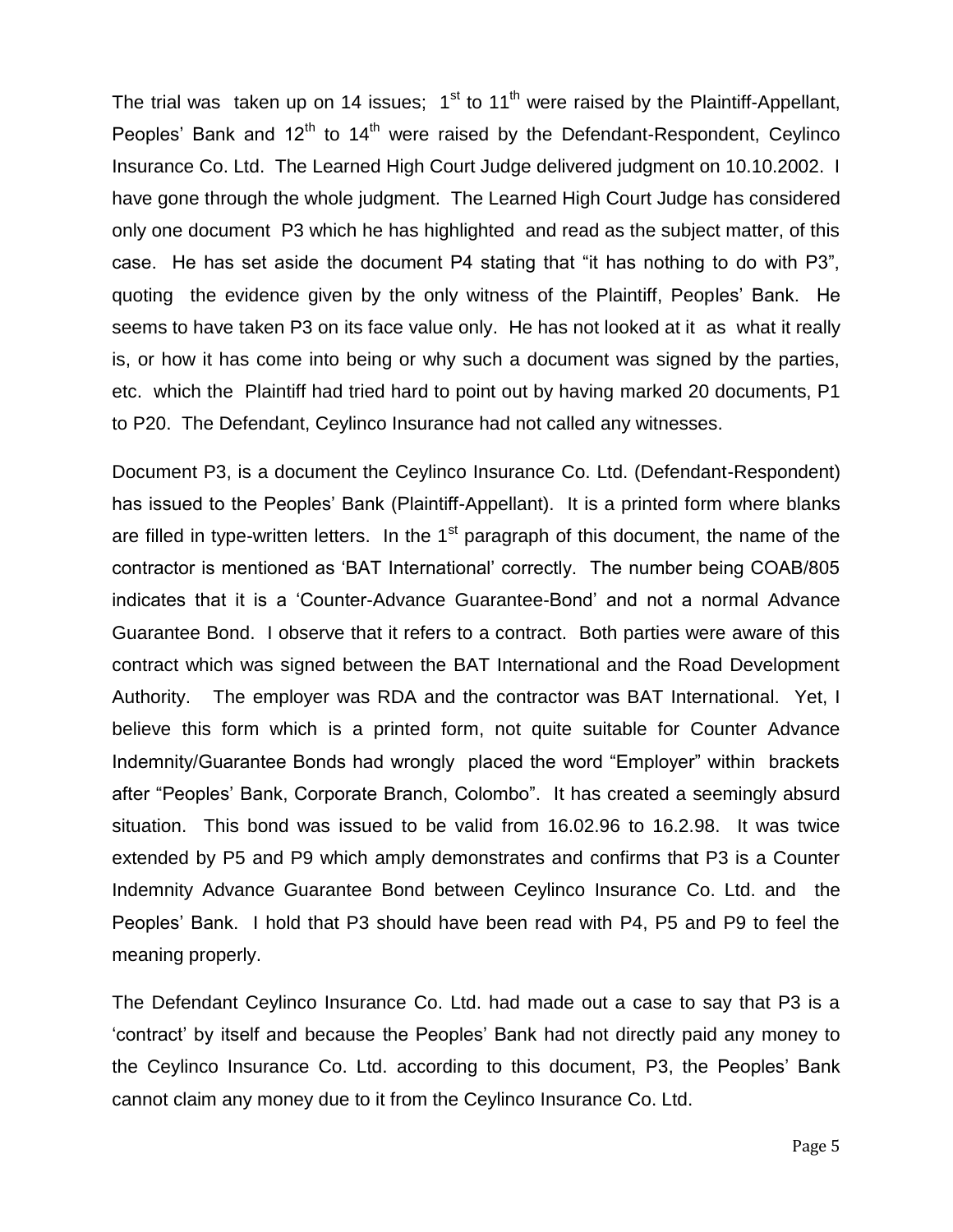I observe that the Defendant-Respondent Ceylinco Insurance Ltd. had tried its level best to hide the true nature of document P3 taking undue advantage of the bond being printed in the wrong form. I find that it is a very dishonest act by the Defendant-Respondent since it is a document given by the Defendant-Respondent itself to the Plaintiff-Appellant. P3 is a document which was initiated, printed and blanks filled by Ceylinco Insurance Ltd. When P1 to P23 are taken together it is crystal clear that not only P3, P4, P5 and P9 are inter-related documents but even other documents are interrelated. P3 cannot by any means be taken alone and considered and interpreted by itself on the face of the document.

I have gone through the written submissions filed by the Appellant dated 08.07.2011, 22.11.2013, and 06.11.2015 as well as written submission filed by the Respondents dated 08.07.2011 and 06.11.2015.

I am of the view that any Court is entitled to look at the surrounding circumstances in order to identify the scope and object of the guarantee bonds just as much as it would be entitled to look at the factual matrix as an aid to the interpretation of any other commercial agreement. The Court should always seek to construe the document in such a way as to reflect what may fairly be inferred to have been the objective, intention and understanding of the parties.

In this matter it is quite clear that the parties, Plaintiff-Appellant and Defendant-Respondent knew the objective which was the counter indemnity sought and granted by P3. No party should be allowed to take advantage of mistakes done by that party itself and avoid responsibility.

The High Court Judge has totally gone wrong in having construed the document P3 only on the answers given by the witness of the Plaintiff under cross-examination and on the face value of the document. It is a very narrow way of looking at the problems before the Court. He had failed to see that P3 was an on-demand guarantee encashable on demand within 30 days which is a short period. He had not given his mind to the failure on the part of the Defendant-Respondent in not having led any oral or documentary evidence before this Court. He had first treated it as a document and